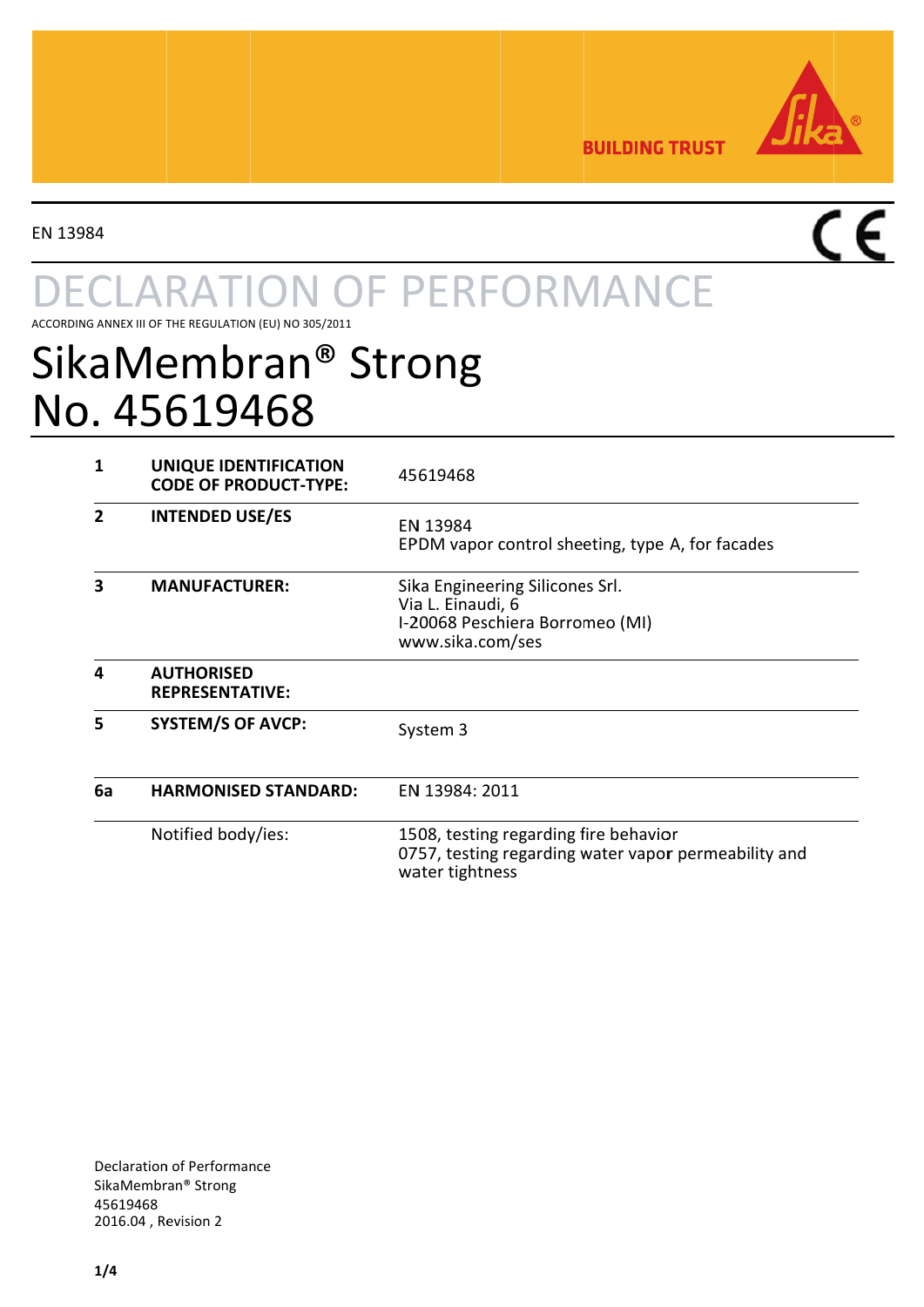$\overline{7}$ **DECLARED PERFORMANCE/S** 

| <b>Essential Characteristics</b> | Performance                | <b>Harmonised</b><br><b>Technical</b><br><b>Specification</b> |
|----------------------------------|----------------------------|---------------------------------------------------------------|
| Tensile strength                 | $\geq$ 5 N/mm <sup>2</sup> |                                                               |
| Elongation, ultimate             | >350%                      | EN 13984                                                      |
| Water tightness 2 kPa            | pass                       |                                                               |
| Reaction to fire                 | Class E                    |                                                               |
| Durability (artificial ageing)   | pass                       |                                                               |
| Joint shear strength             | $\geq$ 50 N/50mm           |                                                               |
| Resistance to impact             | 300 mm                     |                                                               |
| Tear resistance (nail shank)     | $\geq 70$ N                |                                                               |
| Resistance against Alkali        | pass                       |                                                               |
| Water vapor properties           | $\mu = 66'000$             |                                                               |

#### $\overline{\mathbf{R}}$ APPROPRIATE TECHNICAL DOCUMENTATION AND/OR -**SPECIFIC TECHNICAL DOCUMENTATION**

The performance of the product identified above is in conformity with the set of declared performance/s. This declaration of performance is issued, in accordance with Regulation (EU) No 305/2011, under the sole responsibility of the manufacturer identified above.

Signed for and on behalf of the manufacturer by:

Name: Ulli Mueller Function: Head Market Field Engineering At Zurich on 25 April 2016

Name: Caterina Malanchini **Function: CFO Manager** At Zurich on 25 April 2016

End of information as required by Regulation (EU) No 305/2011

**Declaration of Performance** SikaMembran<sup>®</sup> Strong 45619468 2016.04, Revision 2

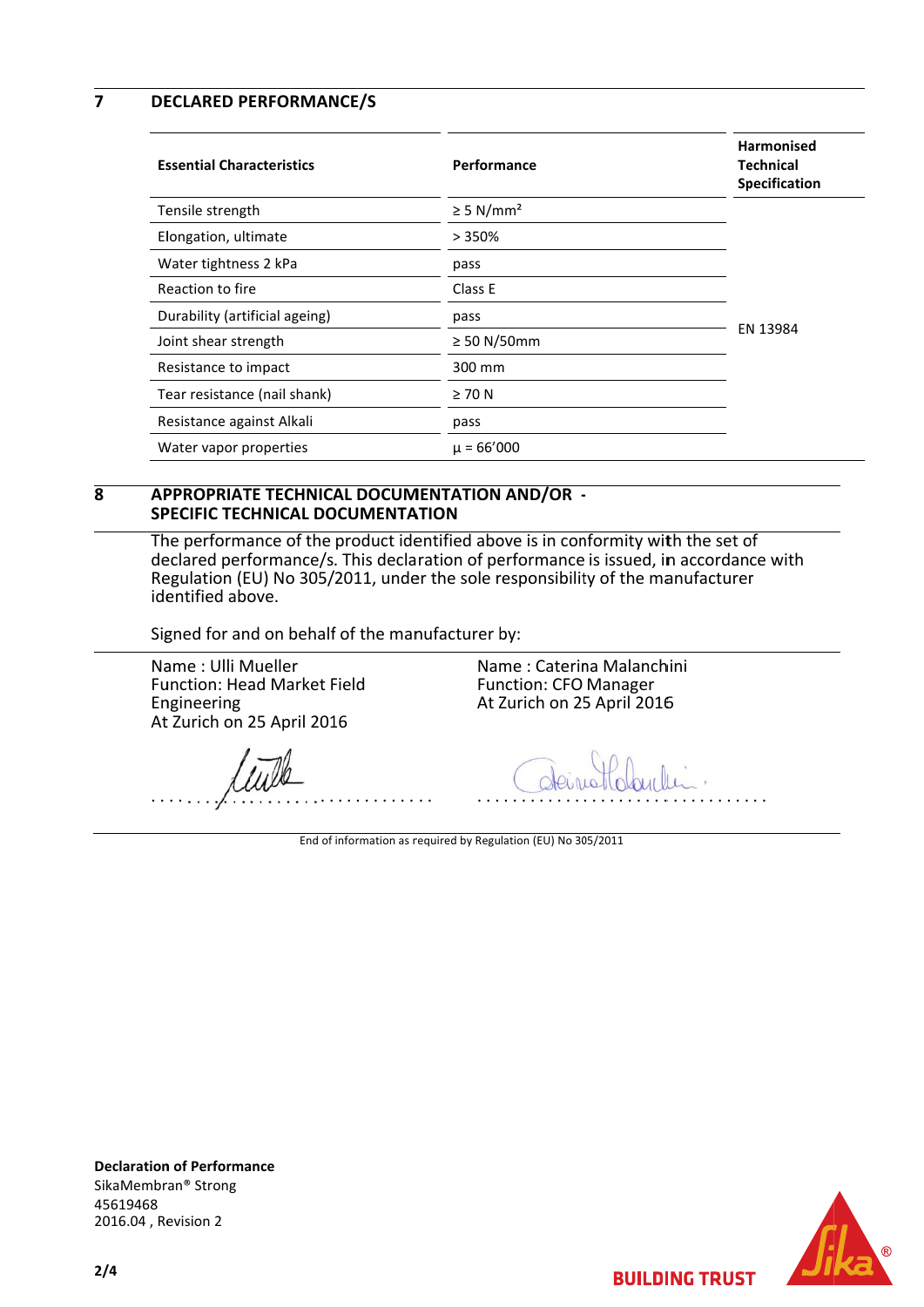|                                | 1508, 0757                                                   |  |  |
|--------------------------------|--------------------------------------------------------------|--|--|
|                                | 1117<br>11<br>45619468                                       |  |  |
|                                | EN 13984<br>EPDM vapor control sheeting, type A, for facades |  |  |
| Tensile strength               | $\geq$ 5 N/mm <sup>2</sup>                                   |  |  |
| Elongation, ultimate           | >350%                                                        |  |  |
| Water tightness 2 kPa          | pass                                                         |  |  |
| Reaction to fire               | Class E                                                      |  |  |
| Durability (artificial ageing) | pass                                                         |  |  |
| Joint shear strength           | $\geq 50$ N/50mm                                             |  |  |
| Resistance to impact           | 300 mm                                                       |  |  |
| Tear resistance (nail shank)   | $\geq 70$ N                                                  |  |  |
| Resistance against Alkali      | pass                                                         |  |  |
| Water vapor properties         | $\mu = 66'000$                                               |  |  |

#### **http://dop.sika.com**

### **ECOLOGY, HEALTH AND SAFETY INFORMATION (REACH)**

For information and advice on the safe handling, storage and disposal of chemical products, users shall refer to the most recent Safety Data Sheet (SDS) containing physical, ecological, toxicological and other safety related data.

#### **LEGAL NOTE**

The information, and, in particular, the recommendations relating to the application and end-use of Sika products, are given in good faith based on Sika's current knowledge and experience of the products when properly stored, handled and applied under normal conditions in accordance with Sikas recommendations. In practice, the differences in materials, substrates and actual site conditions are such that no warranty in respect of merchantability or of fitness for a particular purpose, nor any liability arising out of any legal relationship whatsoever, can be inferred either from this information, or from any written recommendations, or from any other advice offered. The user of the product must test the products suitability for the intended application and purpose. Sika reserves the right to change the properties of its products. The proprietary rights of third parties must be observed. All orders are accepted subject to our current terms of sale and delivery. Users must always refer to the most recent issue of the local Product Data Sheet for the product concerned, copies of which will be supplied on request.

**Declaration of Performance** SikaMembran® Strong 45619468 2016.04 , Revision 2



**BUILDING TRUST**